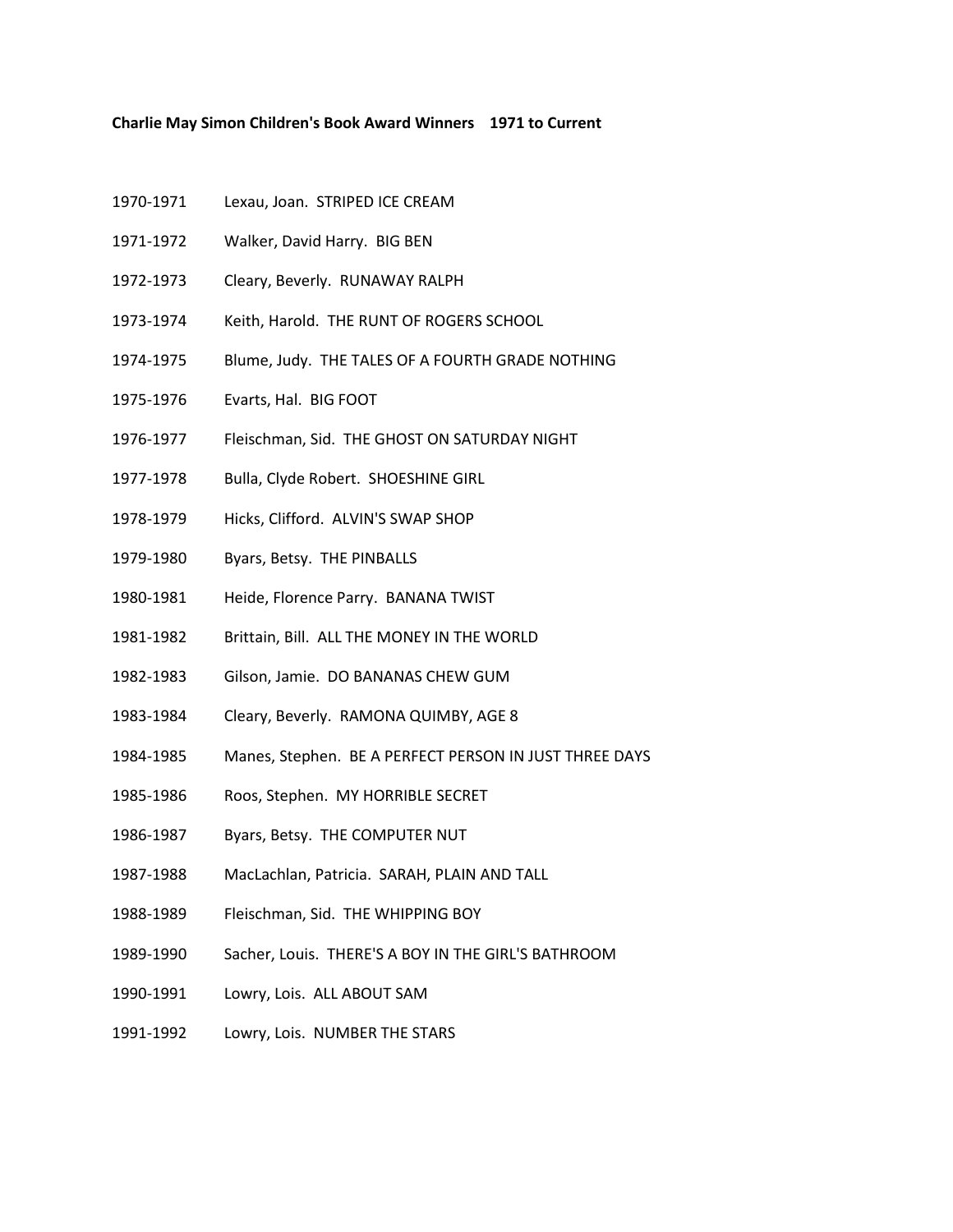| 1992-1993 | Anderson, Margaret J. THE GHOST INSIDE THE MONITOR<br>Honor Book: Spinelli, Jerry. MANIAC MAGEE                           |
|-----------|---------------------------------------------------------------------------------------------------------------------------|
| 1993-1994 | Naylor, Phyllis. SHILOH<br>Honor Book: Pevsner, Stella. THE NIGHT THE WHOLE CLASS SLEPT OVER                              |
| 1994-1995 | Lowry, Lois. ATTABOY, SAM!<br>Honor Book: Levy, Elizabeth. KEEP MS. SUGARMAN IN THE FOURTH GRADE                          |
| 1995-1996 | Woodruff, Elvira. THE SECRET FUNERAL OF SLIM JIM THE SNAKE<br>Honor Book: Mitchell, Margaree King. UNCLE JED'S BARBERSHOP |
| 1996-1997 | Robinson, Barbara. THE BEST SCHOOL YEAR EVER<br>Honor Book: Hahn, Mary. TIME FOR ANDREW: A GHOST STORY                    |
| 1997-1998 | Fleischman, Sid. THE 13TH FLOOR: A GHOST STORY<br>Honor Book: Hest, Amy. THE PRIVATE NOTEBOOK OF KATIE ROBERTS, AGE 11    |
| 1998-1999 | Clements, Andrew. FRINDLE<br>Honor Book: Byars, Betsy. TORNADO                                                            |
| 1999-2000 | Naylor, Phyllis Reynolds. SAVING SHILOH<br>Honor Book: Shreve, Susan. JOSHUA T. BATES IN TROUBLE AGAIN                    |
| 2000-2001 | Fletcher, Ralph. FLYING SOLO<br>Honor Book: Ryan, Pam Munoz. RIDING FREEDOM                                               |
| 2001-2002 | Cleary, Beverly. RAMONA'S WORLD<br>Honor Book: Clements, Andrew. THE LANDRY NEWS                                          |
| 2002-2003 | DiCamillo, Kate. BECAUSE OF WINN DIXIE<br>Honor Book: Richard Peck. A YEAR DOWN YONDER                                    |
| 2003-2004 | Bruchac, Joseph. SKELETON MAN<br>Honor Book: DiCamillo, Kate. THE TIGER RISING                                            |
| 2004-2005 | Spinelli, Jerry. LOSER<br>Honor Book: Testa, Maria. BECOMING JOE DIMAGGIO                                                 |
| 2005-2006 | DiCamillo, Kate. THE TALE OF DESPEREAUX<br>Honor Book: DuPrau, Jean. THE CITY OF EMBER                                    |
| 2006-2007 | Clements, Andrew. THE REPORT CARD<br>Honor Book: LeFaye, A. WORTH                                                         |
| 2007-2008 | Martin, Ann M. A DOG'S LIFE: THE AUTOBIOGRAPHY OF A STRAY<br>Honor Book: Clements, Andrew. LUNCH MONEY                    |